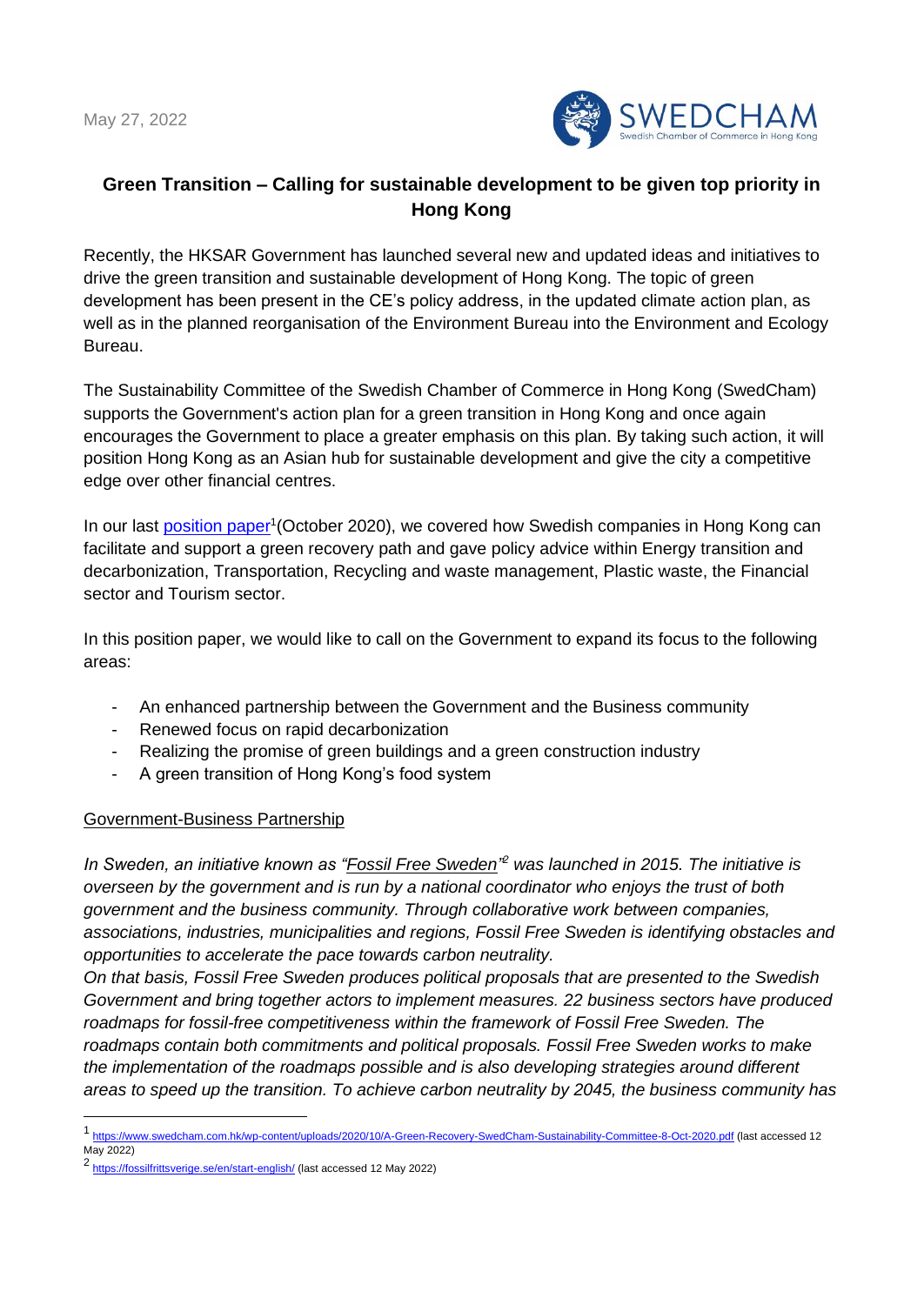#### Position Paper – Green Transition

*put forth more than 200 policy proposals to ease the transition as well as industry-specific actions and commitments. This was also covered in a seminar with participants from the Hong Kong S.A.R government, the Business Environment Council, the Swedish Government and companies in Hong Kong in December 2021.<sup>3</sup>*

We therefore propose that the Hong Kong government initiates:

- **The establishment of industry-focused joint working groups** tasked with reaching the carbon neutrality goal by or before 2050. The joint working groups can help the Government develop policy decisions to drive the green agenda, while at the same time creating a level playing field for the carbon reduction efforts (and innovation) that need to be undertaken by each industry.
- **Mechanism for the aggregation and follow-up** on the progress made towards the carbon neutrality goal and the various milestones set by the joint working groups. It will be necessary to continually review and follow up on current measures, policy efforts and commitments from the industry and see whether they are aligned with the carbon neutrality 2050 vision.

## Rapid Decarbonization

*The average C02 emission per kWh of produced electricity in Sweden is 39 grams whereas the corresponding figure for Hong Kong is around 710 grams.<sup>4</sup> Most of Sweden's electricity supply comes from hydro and nuclear along with a growing contribution from wind, whilst heating is primarily supplied by waste-to-energy plants, bioenergy-based district heating and heat pumps<sup>5</sup> . The key energy sources in Sweden, hydro and nuclear, only emit 2% of the CO2 emitted by natural gas and 1% of that emitted by coal. Sweden was one of the first countries to introduce a carbon tax (1991), a move which has proven effective at driving decarbonization<sup>6</sup> .* 

*We therefore propose that the government considers:*

● **A review of the fuel mix for electricity generation** – In Hong Kong, the major source of carbon emission is from electricity generation  $(66%)^7$ . The Government has taken measures to reduce the emission rate, for instance by initiating the substitution of coal with natural gas. In Hong Kong's Climate Action Plan 2050, one of the goals stated is to stop using coal for daily electricity generation by 2035<sup>8</sup>, which SwedCham views favourably. However, it is estimated that the share of zero-carbon energy sources in Hong Kong needs to constitute 60-70% of the energy mix in order to reach the overall emission target for 2035<sup>9</sup>. They

<sup>3</sup> [https://www.linkedin.com/posts/consulate-general-of-sweden-in-hong-kong-and-macau\\_the-consulate-general-business-sweden-and-activity-](https://www.linkedin.com/posts/consulate-general-of-sweden-in-hong-kong-and-macau_the-consulate-general-business-sweden-and-activity-6877520568162381825-puYg/?utm_source=linkedin_share&utm_medium=member_desktop_web)[6877520568162381825-puYg/?utm\\_source=linkedin\\_share&utm\\_medium=member\\_desktop\\_web](https://www.linkedin.com/posts/consulate-general-of-sweden-in-hong-kong-and-macau_the-consulate-general-business-sweden-and-activity-6877520568162381825-puYg/?utm_source=linkedin_share&utm_medium=member_desktop_web) (last accessed 12 May 2022)

<sup>4</sup>

<https://www.iea.org/countries/sweden> (last accessed 12 May 2022)

<sup>5</sup> <https://www.energimyndigheten.se/> (last accessed 12 May 2022)

<sup>6</sup> <https://ecofiscal.ca/2018/04/11/carbon-pricing-works-in-sweden/> (last accessed 12 May 2022)

<sup>7</sup> [https://www.climateready.gov.hk/files/pdf/CAP2050\\_booklet\\_en.pdf](https://www.climateready.gov.hk/files/pdf/CAP2050_booklet_en.pdf) p.25 (last accessed 12 May 2022)

<sup>8</sup> [https://www.climateready.gov.hk/files/pdf/CAP2050\\_booklet\\_en.pdf](https://www.climateready.gov.hk/files/pdf/CAP2050_booklet_en.pdf) p.29 (last accessed 12 May 2022)

<sup>9</sup> [https://www.climateready.gov.hk/files/pdf/CAP2050\\_booklet\\_en.pdf](https://www.climateready.gov.hk/files/pdf/CAP2050_booklet_en.pdf) p.31 (last accessed 12 May 2022)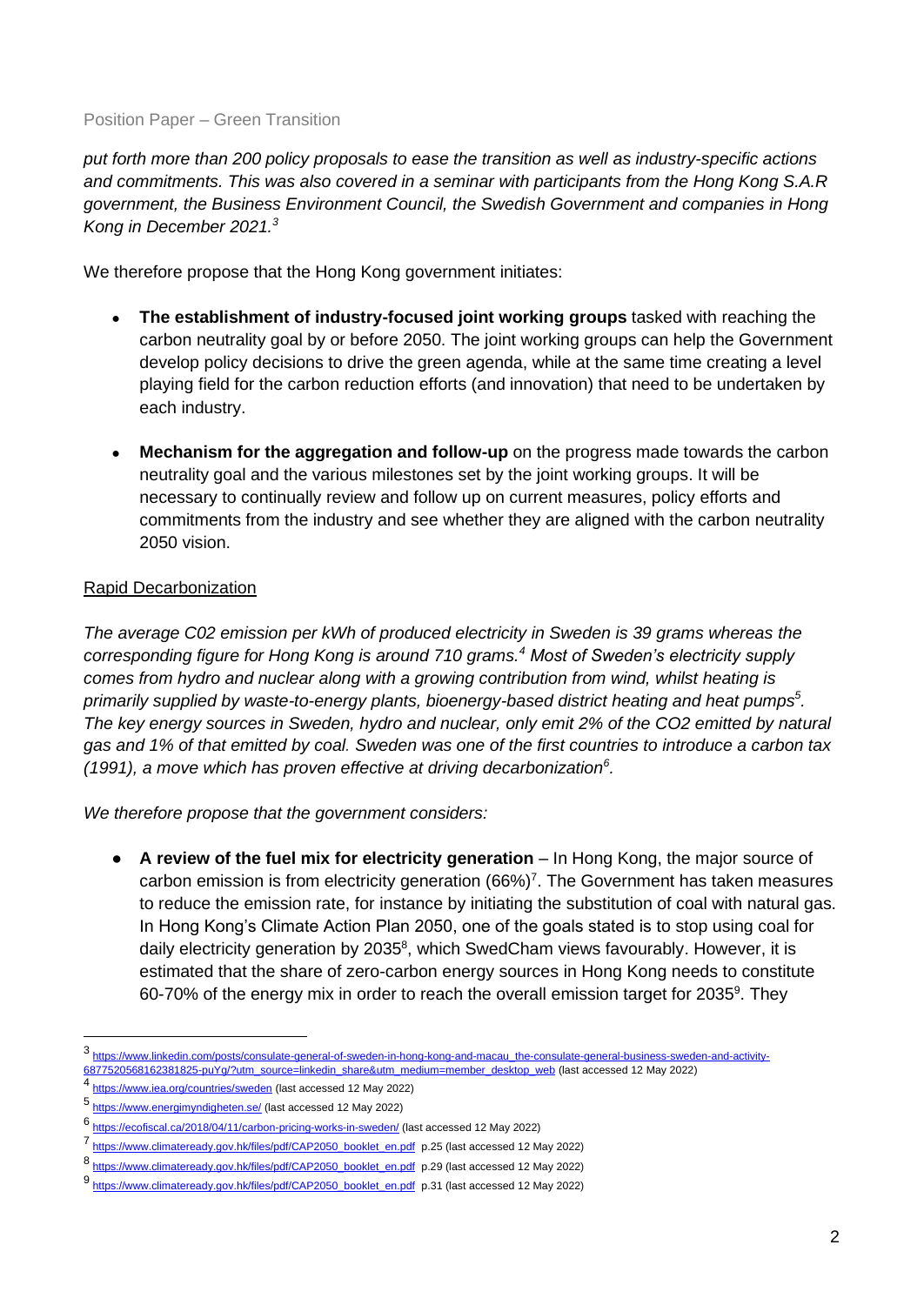#### Position Paper – Green Transition

currently constitute around 25% (with nuclear power making up most of that; less than 1% is from renewable energy sources). In that context, the expected increase from >1% to 7.5%- 10% of renewable energies by 2035, as outlined in the Climate Action Plan, thus seems rather insufficient<sup>10</sup>. Therefore, SwedCham encourages Hong Kong to set more ambitious targets for renewable energy usage, both regarding the development of solar, wind and waste-to-energy infrastructure as well as a ramped-up import of energy generated from these sources.

- **The utilisation of waste as an energy source before transitioning to carbon neutrality**. Hong Kong's plan to develop more advanced waste-to-energy facilities<sup>11</sup> is a good development since it would yield zero-carbon energy, while at the same time both relieving the overwhelmed waste management system and freeing up scarce land resources. In Sweden, thanks in large part to waste-to-energy plants, less than 1% of waste goes to  $landfills<sup>12</sup>$ . It has also helped Sweden reduce carbon emissions since roughly 50% is incinerated and turned into energy<sup>13</sup>. Waste incineration needs to overcome pollution challenges, however this has been successfully done in Sweden by employing efficient methods and having an incineration process with "relatively low environmental impact"<sup>14</sup>. It is also important that the incineration process goes hand in hand with a ramped-up recycling effort to limit the degree of toxic materials that contribute to pollution. In Sweden around 49% of waste is recycled.<sup>15</sup>
- **Evaluate a carbon tax scheme.** In light of the need for a ramped-up action plan to achieve NetZero 2050, SwedCham views the implementation of the voluntarily traded "renewable energy certificates" in 2019 as a positive development. However, the number of certificates sold since the implementation corresponded to just 0.02% of the accumulated electricity sales in 2020<sup>16</sup>. To achieve a greater impact, we would recommend looking into a carbon tax scheme like the one used in Sweden. Since the scheme was implemented, reduced carbon emissions have been accomplished in parallel with stable economic growth.<sup>17</sup>

## Green Buildings and a Green Construction Industry

*The construction industry contributes at least 40% of the world's carbon dioxide emissions and around a third of the world's waste<sup>18</sup>. Buildings alone are estimated to contribute 23% of air pollution, 40% of drinking water pollution and 50% of landfill waste globally<sup>19</sup>. When considering the outsize footprint of the construction industry in Hong Kong, it is not hard to see that it is a significant local contributor to climate change and a major source of waste.* 

<sup>10</sup> [https://www.climateready.gov.hk/files/pdf/CAP2050\\_booklet\\_en.pdf,](https://www.climateready.gov.hk/files/pdf/CAP2050_booklet_en.pdf) p.28-29 (last accessed 12 May 2022)

<sup>11</sup> [https://www.climateready.gov.hk/files/pdf/CAP2050\\_booklet\\_en.pdf](https://www.climateready.gov.hk/files/pdf/CAP2050_booklet_en.pdf) p.29 (last accessed 12 May 2022)

<sup>12</sup> <https://smartcitysweden.com/focus-areas/climate-energy-environment/waste-to-energy/> (last accessed 12 May 2022)

<sup>13</sup> <https://nyti.ms/3vnrg1u> (last accessed 12 May 2022)

<sup>14</sup> <https://smartcitysweden.com/best-practice/76/waste-incineration-at-hogdalenverket/> (last accessed 12 May 2022)

<sup>15</sup> <https://nyti.ms/3vnrg1u> (last accessed 12 May 2022)

<sup>16</sup> <https://www.scmp.com/business/companies/article/3132351/hong-kongs-renewable-energy-certificates-trading-reaches-002> (last accessed 12 May 2022)

<sup>17</sup> [https://taxfoundation.org/sweden-carbon-tax-revenue-greenhouse-gas-emissions/#:~:text=rate%E2%80%94EU%20ETS.-](https://taxfoundation.org/sweden-carbon-tax-revenue-greenhouse-gas-emissions/#:~:text=rate%E2%80%94EU%20ETS.-,Sweden%20levies%20the%20highest%20carbon%20tax%20rate%20in%20the%20world,gas%20emissions%20by%2027%20percent) [,Sweden%20levies%20the%20highest%20carbon%20tax%20rate%20in%20the%20world,gas%20emissions%20by%2027%20percent.](https://taxfoundation.org/sweden-carbon-tax-revenue-greenhouse-gas-emissions/#:~:text=rate%E2%80%94EU%20ETS.-,Sweden%20levies%20the%20highest%20carbon%20tax%20rate%20in%20the%20world,gas%20emissions%20by%2027%20percent) (last accessed 12 May 2022)

<sup>18</sup> <https://www.bbc.com/future/article/20211215-the-buildings-made-from-rubbish> (last accessed 12 May 2022)

<sup>19</sup> [file:///C:/Users/scc03/OneDrive/Desktop/33---Impacts-of-Construction%20\(1\).pdf](about:blank) (last accessed 12 May 2022)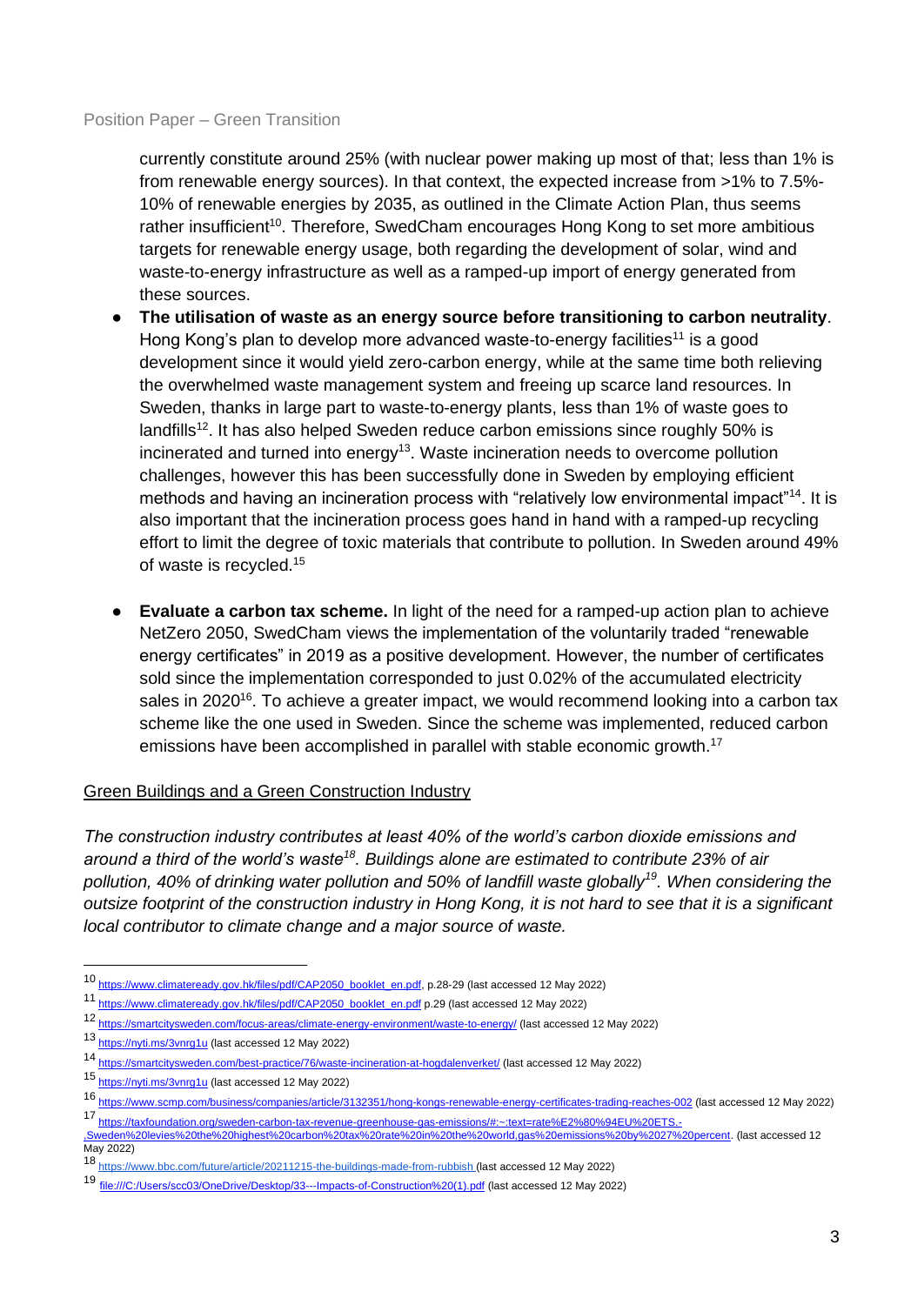*The Swedish construction sector has a good reputation for using bio-based materials and for a responsible approach recycling. For more than a decade, Sweden has been in the top ten of the globally respected Environmental Performance Index<sup>20</sup>, championing clean air, water and low emissions through this green model by integrating business and sustainability<sup>21</sup> .*

*Sweden has a long history of recycling. Current recycling rates are 50-60% with only 10% of Construction and Demolition Waste (CDW) going to landfill<sup>22</sup> (the average CDW landfill rate in Europe is around 30%<sup>23)</sup>.* Additionally, a tradition of close collaboration between municipalities and *producers has led to cost-efficiency in waste management. Recycling in the construction and real estate sector has been stimulated via a multi-pronged approach, including education, community efforts, and the promotion of investment in recycling technology.* 

*We therefore propose that the government should:*

- **Promote circularity and evaluate full life cycle impact for construction materials.** Hong Kong has made commendable efforts to reduce CDW, such as the Construction Waste Disposal Charging Scheme (CWDCS) implemented in 2005, which resulted in a reduction of waste to landfills by approximately 60% in the first year after its introduction.<sup>24</sup> However, approximately 25% of landfill waste in Hong Kong is still attributed to CDW<sup>25</sup>. Ongoing major Infrastructure projects in the next 5 years are likely to exacerbate the problem.
- **Promote environmentally friendly consumption patterns.** A contributing factor to the CDW problem is the linear economic model, the so-called "take, make, and dispose" mindset. The "throw-away" culture that permeates most other industries is also evident in building and construction. Instead of focusing on quality products that will last for years, the focus in Hong Kong is often on products with short lifespans that ultimately end up in landfills. An example would be choosing a carpet with a 2-year lifespan as opposed to a longer-lasting timber floor with a 15+ year life span.
- **Evaluate usage of wood and bio-based materials in construction**. By using wood products instead of fossil materials when building houses, greenhouse gas emissions can be reduced by more than half.<sup>26</sup> Wood is a natural and truly renewable construction material with a very limited carbon footprint, since the growing tree absorbs carbon dioxide from the atmosphere. Carbon is stored in the wood product for the whole life cycle; upon demolition of a wooden house, the building materials can be reused, thus avoiding any landfill needs.

23

<sup>20</sup> <https://epi.yale.edu/epi-results/2020/component/epi> (last accessed 12 May 2022)

<sup>21</sup> <https://dashboards.sdgindex.org/#/SWE> (last accessed 12 May 2022)

<sup>22</sup> <https://publications.lib.chalmers.se/records/fulltext/254135/254135.pdf> (last accessed 12 May 2022)

[https://www.researchgate.net/publication/354776461\\_Complementing\\_circular\\_economy\\_with\\_life\\_cycle\\_assessment\\_Deeper\\_understanding\\_of\\_economic](https://www.researchgate.net/publication/354776461_Complementing_circular_economy_with_life_cycle_assessment_Deeper_understanding_of_economic_social_and_environmental_sustainability) social\_and\_environmental\_sustainability (last accessed 12 May 2022)<br>24 https://eitopeogr.ist.ppu.odu/sigurdoo/douglood2doi=10.1.1.076.9246

<https://citeseerx.ist.psu.edu/viewdoc/download?doi=10.1.1.976.8246&rep=rep1&type=pdf> (last accessed 12 May 2022)

<sup>25</sup> <https://www.epd.gov.hk/epd/misc/cdm/introduction.htm> (last accessed 12 May 2022)

<sup>26</sup> <https://www.pik-potsdam.de/en/news/latest-news/buildings-can-become-a-global-co2-sink-if-made-out-of-wood-instead-of-cement-and-steel> (last accessed 12 May 2022)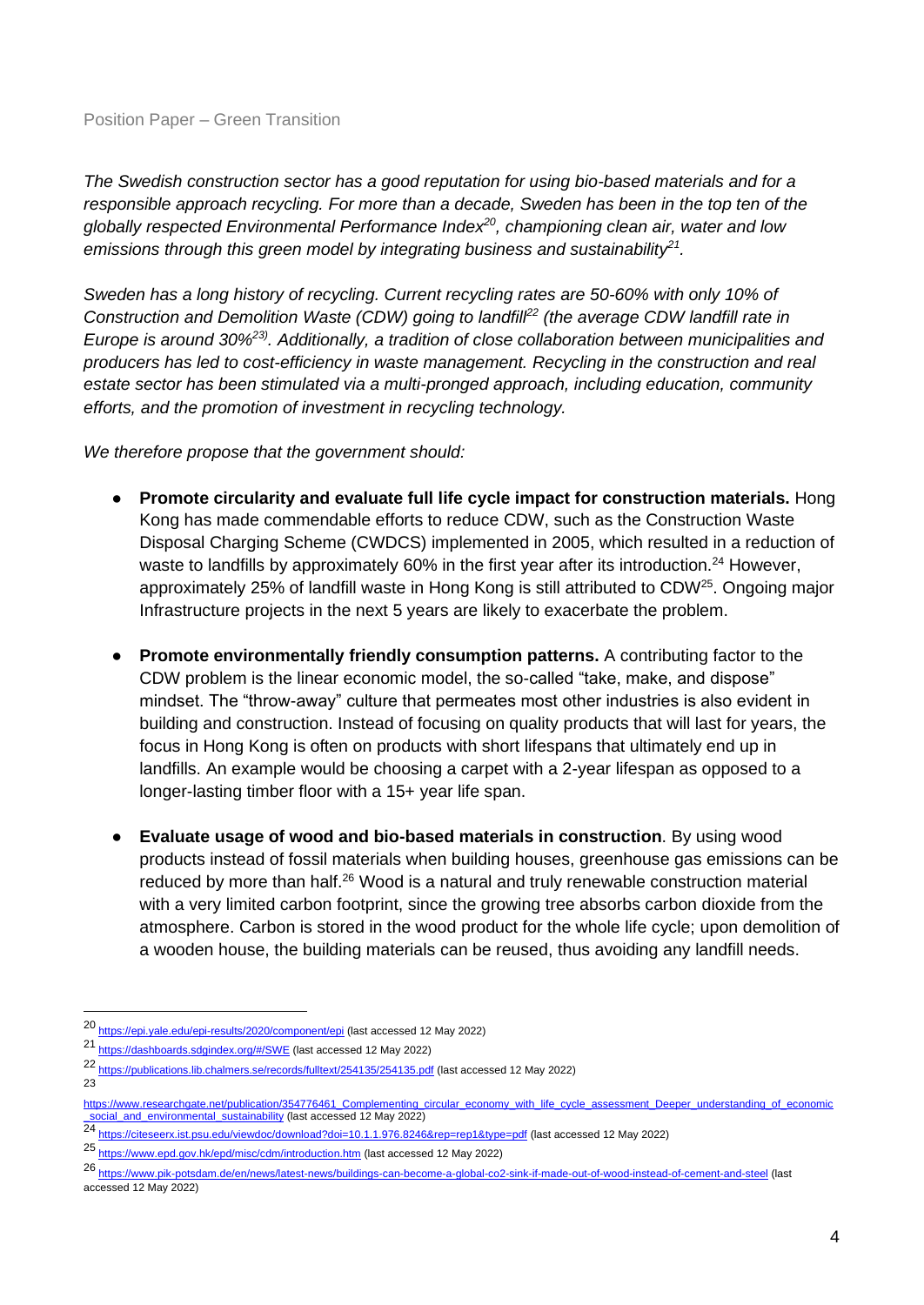## Green Transition of Hong Kong's Food System

*The people of Hong Kong are among the world's biggest consumers of meat (pork, beef and chicken, not including fish or seafood), with the average person eating around 5.5 times the global average<sup>27</sup>. The average consumption per day is 376 grams<sup>28</sup> compared to the recommended 350- 500 grams per week by the World cancer research fund<sup>29</sup>. In Sweden, the average daily consumption is about 220 grams.<sup>30</sup> Beef consumption was recently identified by Intergovernmental Panel on Climate Change (IPCC) as one of the areas where a scaled behavioural and cultural change of many can have a substantial impact on climate change.<sup>31</sup>*

*SwedCham thinks the time has come for Hong Kong to elevate food as an area in need of urgent action within the context of the territory's transition to a zero carbon economy, with the following proposed focal points:*

- **Promote and advocate an increase of plant-based protein.** Plant-based diets have the potential to not only improve human health but also to reduce the environmental impact associated with high consumption of animal-sourced foods such as meat and dairy products<sup>32</sup>. The long-term effect on public health and healthcare costs of such a reduction would also bring benefits to the city. SwedCham would therefore like to promote a higher intake of plant-based protein. The choices for non meat-based proteins are abundant in Hong Kong these days, driven by many local products such as Tofu and Seitan as well as Swedish contributors such as Oatly and the meat free options available at IKEA..
- **Acknowledge and establish a framework for seafood certificates**. Since seafood is such an important part of Hong Kong's food culture and, in general, generates less carbon emissions than proteins from land animals<sup>33</sup>, SwedCham would recommend the wide promotion of internationally recognized certifications of for sustainable seafood, including MSC<sup>34</sup> (certifies coherent management and measured implementation of responsible ocean fishery), and  $ASC<sup>35</sup>$  (certifies strict standards in the aquaculture industry). Adherence to the standards as demanded by the certificates can be implemented both through educating consumers and also as part of industry frameworks or incentives, both of which are worth exploring to transition to a more sustainable food system.

<sup>27</sup> <https://ourworldindata.org/grapher/meat-consumption-vs-gdp-per-capita> (last accessed 12 May 2022)

<sup>28</sup> <https://ourworldindata.org/grapher/meat-consumption-vs-gdp-per-capita> (last accessed 12 May 2022)

<sup>29</sup> <https://www.wcrf.org/whats-the-beef-conflicting-recommendations-for-meat-and-cancer-risk/> (last accessed 12 May 2022)

<sup>30</sup> <https://ourworldindata.org/grapher/meat-consumption-vs-gdp-per-capita?country=~SWE> (last accessed 12 May 2022)

<sup>31</sup> <https://bloom.bg/3Kk20xb> (last accessed 12 May 2022)

<sup>32</sup> <https://apps.who.int/iris/bitstream/handle/10665/349086/WHO-EURO-2021-4007-43766-61591-eng.pdf?sequence=1&isAllowed=y> (last accessed 12 May 2022)

<sup>33</sup> <https://oceana.org/blog/wild-seafood-has-lower-carbon-footprint-red-meat-cheese-and-chicken-according-latest-data/> (last accessed 12 May 2022)

<sup>34</sup> <https://www.msc.org/>(last accessed 12 May 2022)

<sup>35</sup> <https://www.asc-aqua.org/>(last accessed 12 May 2022)